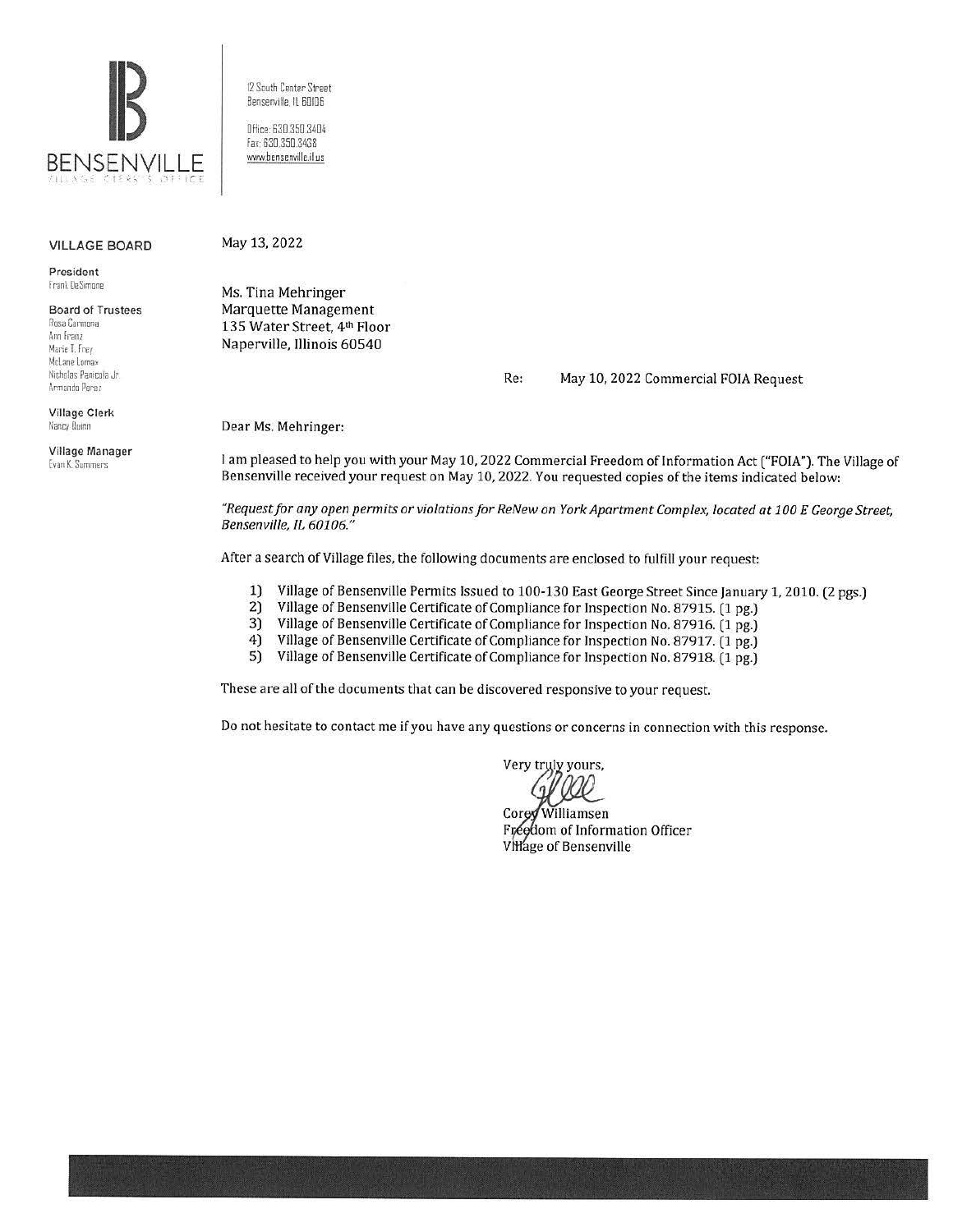| Location                      | Municipality       | <b>App Status</b> | <b>User Status</b>         | <b>Application Recv'd</b> | <b>Project/Activity Desc Line 2</b>   |
|-------------------------------|--------------------|-------------------|----------------------------|---------------------------|---------------------------------------|
| 100 EAST GEORGE STREET        | BENSENVILLE        | <b>ACTIVE</b>     | <b>FINALED</b>             | 03/30/2017                | ASPHALT PAVING & CONCRETE WORK        |
| 100 EAST GEORGE STREET        | BENSENVILLE        | <b>ACTIVE</b>     | <b>FINALED</b>             | 03/07/2018                | <b>FENCING</b>                        |
| <b>100 EAST GEORGE STREET</b> | <b>BENSENVILLE</b> | <b>EXPIRED</b>    | <b>CLOSED BY INSPECTOR</b> | 04/05/2013                | PARKING LOT REPAIR                    |
| <b>100 EAST GEORGE STREET</b> | BENSENVILLE        | <b>ACTIVE</b>     | <b>FINALED</b>             | 03/28/2014                | <b>R/R PARKING LOT</b>                |
| 100 EAST GEORGE STREET        | <b>BENSENVILLE</b> | <b>EXPIRED</b>    | <b>CLOSED BY INSPECTOR</b> | 06/17/2014                | RE--ROOF                              |
| <b>100 EAST GEORGE STREET</b> | BENSENVILLE        | <b>ACTIVE</b>     | <b>FINALED</b>             | 08/21/2014                | <b>CONCRETE WORK</b>                  |
| 100 EAST GEORGE STREET        | BENSENVILLE        | <b>ACTIVE</b>     | <b>FINALED</b>             | 04/07/2015                | <b>PAVING</b>                         |
| 100 EAST GEORGE STREET        | <b>BENSENVILLE</b> | <b>COMPLETE</b>   | <b>FINALED</b>             | 01/13/2016                | 2 PIT LADDERS                         |
| 100 EAST GEORGE STREET        | BENSENVILLE        | <b>ACTIVE</b>     | <b>FINALED</b>             | 03/29/2016                | <b>R/R PARKING LOT</b>                |
| <b>100 EAST GEORGE STREET</b> | BENSENVILLE        | <b>COMPLETE</b>   | <b>FINALED</b>             | 11/19/2020                | <b>REPAIR SEWER LINE</b>              |
| 100 EAST GEORGE STREET        | BENSENVILLE        | <b>EXPIRED</b>    | <b>CLOSED BY INSPECTOR</b> | 05/18/2011                | R/R PATIO, WALKS, CURB AND SLABS      |
| 100 EAST GEORGE STREET        | <b>BENSENVILLE</b> | <b>EXPIRED</b>    | <b>CLOSED BY INSPECTOR</b> | 05/01/2012                | <b>ASPHALT REPAIR</b>                 |
| <b>100 EAST GEORGE STREET</b> | <b>BENSENVILLE</b> | <b>COMPLETE</b>   | <b>FINALED</b>             | 05/08/2012                | <b>RE-ROOF ON GARAGE ONLY</b>         |
| 100 EAST GEORGE STREET        | BENSENVILLE        | <b>ACTIVE</b>     | <b>STAFF REVIEW</b>        | 03/21/2012                | REGRADE & DRAINAGE                    |
| 100 EAST GEORGE STREET        | BENSENVILLE        | <b>EXPIRED</b>    | <b>CLOSED BY INSPECTOR</b> | 05/07/2013                | R/R VALVE ON ELEVATOR                 |
| 100 EAST GEORGE STREET        | <b>BENSENVILLE</b> | <b>ACTIVE</b>     | <b>FINALED</b>             | 03/28/2019                | PARKING LOT REPAIRS                   |
| 100 EAST GEORGE STREET        | <b>BENSENVILLE</b> | <b>ACTIVE</b>     | <b>FINALED</b>             | 12/09/2019                | <b>ALTERATION</b>                     |
| 100 EAST GEORGE STREET        | BENSENVILLE        | <b>EXPIRED</b>    | CANCELLED                  | 01/20/2020                | <b>FENCING</b>                        |
| 100 EAST GEORGE STREET        | <b>BENSENVILLE</b> | <b>EXPIRED</b>    | <b>FINALED</b>             | 02/10/2020                | SIGNAGE                               |
| 100 EAST GEORGE STREET        | BENSENVILLE        | <b>COMPLETE</b>   | <b>FINALED</b>             | 02/21/2020                | PLUMBING                              |
| <b>100 EAST GEORGE STREET</b> | BENSENVILLE        | <b>COMPLETE</b>   | <b>FINALED</b>             | 03/09/2020                | <b>FIRE ALARM</b>                     |
| <b>100 EAST GEORGE STREET</b> | BENSENVILLE        | <b>EXPIRED</b>    | CANCELLED                  | 03/26/2020                | THREE PERGOLAS                        |
| 100 EAST GEORGE STREET        | BENSENVILLE        | <b>ACTIVE</b>     | <b>FINALED</b>             | 05/07/2020                | <b>INTERIOR ALTERATION</b>            |
| 100 EAST GEORGE STREET 100    | BENSENVILLE        | <b>ACTIVE</b>     | <b>CLOSED BY INSPECTOR</b> | 03/15/2021                | THREE PERGOLAS                        |
| 100 EAST GEORGE STREET 220    | <b>BENSENVILLE</b> | <b>EXPIRED</b>    | <b>CLOSED BY INSPECTOR</b> | 05/10/2011                | <b>BURGLAR ALARM</b>                  |
| 100 EAST GEORGE STREET 509    | BENSENVILLE        | <b>EXPIRED</b>    | <b>CLOSED BY INSPECTOR</b> | 02/20/2013                | <b>FIRE RESTORATION</b>               |
| 100 GEORGE                    |                    | <b>EXPIRED</b>    | <b>CLOSED BY INSPECTOR</b> | 07/31/2012                | <b>ELEVATOR REPAIR</b>                |
| 100 GEORGE                    |                    | <b>EXPIRED</b>    | <b>CLOSED BY INSPECTOR</b> | 04/27/2011                | <b>ELEVATOR REPAIR</b>                |
| 100 GEORGE                    |                    | <b>EXPIRED</b>    | <b>CLOSED BY INSPECTOR</b> | 05/05/2011                | PAVEMENT                              |
| 100 GEORGE                    |                    | <b>COMPLETE</b>   | <b>FINALED</b>             | 07/14/2010                | ACCESSORY/ R/R PATIO, SIDEWALK & CURB |
| 100 GEORGE                    |                    | <b>COMPLETE</b>   | <b>FINALED</b>             | 08/25/2010                | <b>RE-ROOF</b>                        |
| 100 GEORGE                    |                    | <b>EXPIRED</b>    | <b>CLOSED BY INSPECTOR</b> | 10/04/2010                | FIRE DAMAGE -RESTORATION              |
| <b>110 EAST GEORGE STREET</b> | BENSENVILLE        | <b>EXPIRED</b>    | <b>CLOSED BY INSPECTOR</b> | 08/18/2015                | RE-ROOF                               |
| 110 EAST GEORGE STREET        | BENSENVILLE        | <b>EXPIRED</b>    | <b>CLOSED BY INSPECTOR</b> | 05/07/2013                | R/R VALVE ON ELEVATOR                 |
| 116 EAST GEORGE STREET        | BENSENVILLE        | <b>ACTIVE</b>     | <b>FINALED</b>             | 04/12/2019                | RE-ROOF                               |
| <b>120 EAST GEORGE STREET</b> | BENSENVILLE        | COMPLETE          | <b>FINALED</b>             | 04/12/2019                | SANITARY CLEAN OUT                    |
| <b>120 EAST GEORGE STREET</b> | BENSENVILLE        | <b>ACTIVE</b>     | <b>CLOSED BY INSPECTOR</b> | 05/30/2013                | <b>ELEVATOR REPAIRS</b>               |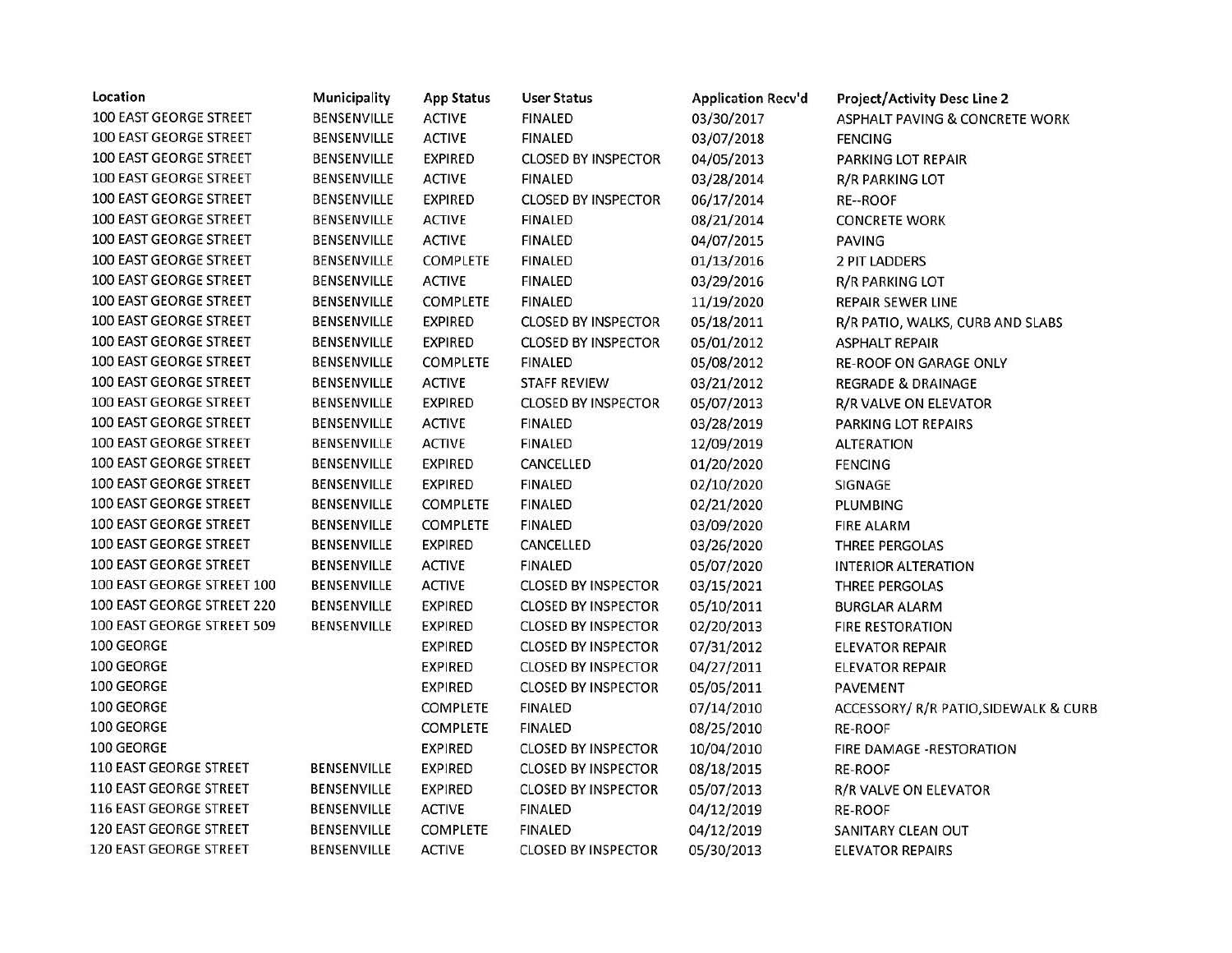| 120 EAST GEORGE STREET        | BENSENVILLE        | <b>COMPLETE</b> | <b>FINALED</b>             | 01/13/2016 | 2 PIT LADDERS                     |
|-------------------------------|--------------------|-----------------|----------------------------|------------|-----------------------------------|
| 120 EAST GEORGE STREET        | BENSENVILLE        | <b>COMPLETE</b> | <b>FINALED</b>             | 04/12/2016 | ROOF RECOVER                      |
| 120 EAST GEORGE STREET        | BENSENVILLE        | <b>EXPIRED</b>  | <b>CLOSED BY INSPECTOR</b> | 05/07/2013 | R/R VALVE ON ELEVATOR             |
| 120 EAST GEORGE STREET 509    | <b>BENSENVILLE</b> | <b>EXPIRED</b>  | <b>CLOSED BY INSPECTOR</b> | 02/22/2013 | FIRE DAMAGE ( ELECTRICAL ONLY)    |
| 120 GEORGE                    |                    | <b>EXPIRED</b>  | <b>CLOSED BY INSPECTOR</b> | 08/10/2010 | EMERGENCY SANITARY REPAIR         |
| 130 EAST GEORGE STREET        | BENSENVILLE        | <b>ACTIVE</b>   | <b>ACTIVE</b>              | 08/06/2021 | R/R EXISTING CYLINDER ON ELEVATOR |
| <b>130 EAST GEORGE STREET</b> | BENSENVILLE        | <b>ACTIVE</b>   | CANCELLED                  | 12/30/2021 | R/R CYLINDER ON ELEVATOR          |
| 130 EAST GEORGE STREET        | BENSENVILLE        | <b>ACTIVE</b>   | ACTIVE                     | 01/12/2021 | <b>R/R ELEVATOR VALVE</b>         |
| <b>130 EAST GEORGE STREET</b> | BENSENVILLE        | <b>EXPIRED</b>  | <b>CLOSED BY INSPECTOR</b> | 05/07/2013 | R/R VALVE ON ELEVATOR             |
| <b>130 EAST GEORGE STREET</b> | BENSENVILLE        | EXPIRED         | <b>CLOSED BY INSPECTOR</b> | 08/08/2012 | <b>VALVE ON ELEVATOR</b>          |
| 130 EAST GEORGE STREET        |                    | EXPIRED         | <b>CLOSED BY INSPECTOR</b> | 04/19/2012 | ELEVATOR REPAIR                   |
| 130 EAST GEORGE STREET        | BENSENVILLE        | COMPLETE        | <b>FINALED</b>             | 05/25/2011 | <b>RE-ROOF</b>                    |
| <b>130 EAST GEORGE STREET</b> | <b>BENSENVILLE</b> | EXPIRED         | <b>CLOSED BY INSPECTOR</b> | 07/18/2011 | REPLACEMENT VELVE ON ELEVATOR     |
| 130 EAST GEORGE STREET        | <b>BENSENVILLE</b> | <b>COMPLETE</b> | FINALED                    | 01/13/2016 | <b>3 PIT LADDERS</b>              |
| <b>130 EAST GEORGE STREET</b> | BENSENVILLE        | EXPIRED         | FINALED                    | 09/05/2019 | <b>SEWER REPAIR</b>               |
|                               |                    |                 |                            |            |                                   |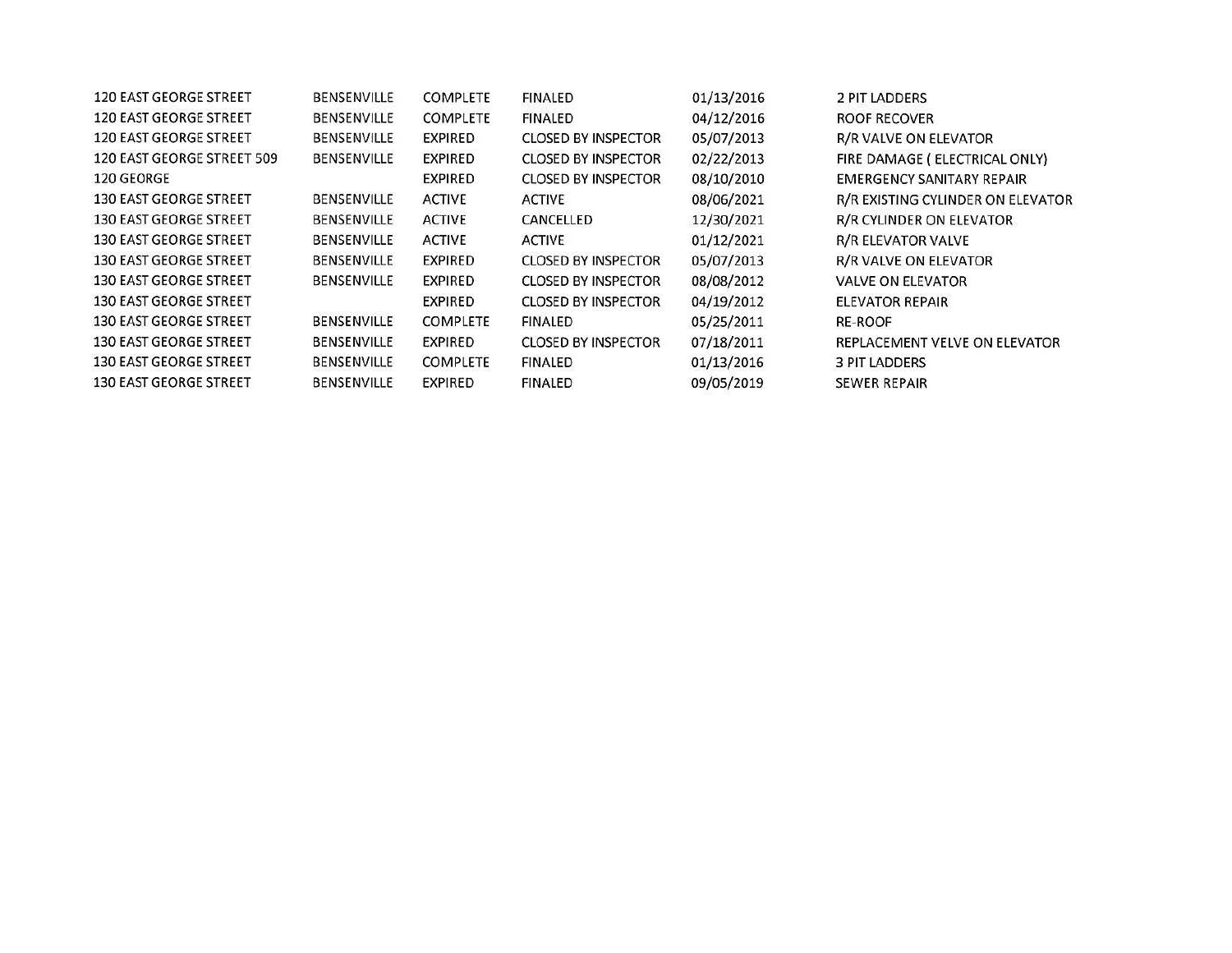Village of Bensenville Department of Community and Economic Development 12 S. Center Street, Bensenville, IL 60106 Phone: 630.350.3413 Fax: 630.350.3449

## **CERTIFICATE OF COMPLIANCE**

**For: MULTIPLE FAMILY DWELLING** 

**Inspection Number: 87915** 

### **DATE: 09/30/2021**

This certifies that the work completed under the Village of Bensenville

For: 100 EAST GEORGE STREET,

Bensenville, IL 60106

Has been performed satisfactorily and **work** may continue on the permit issued for:

With the exception of the conditions listed below:

No conditions.



|  | <b>1007.1000</b> |  |  |  |  |  |  |
|--|------------------|--|--|--|--|--|--|
|  |                  |  |  |  |  |  |  |

|                     |        | $\mathbb{N}$ i $\mathbb{N}$ |           |        |  |
|---------------------|--------|-----------------------------|-----------|--------|--|
| <b>JOE GONZALEZ</b> | $\sim$ |                             | JEVELOPMI | E<br>N |  |

Village of Bensenville Inspector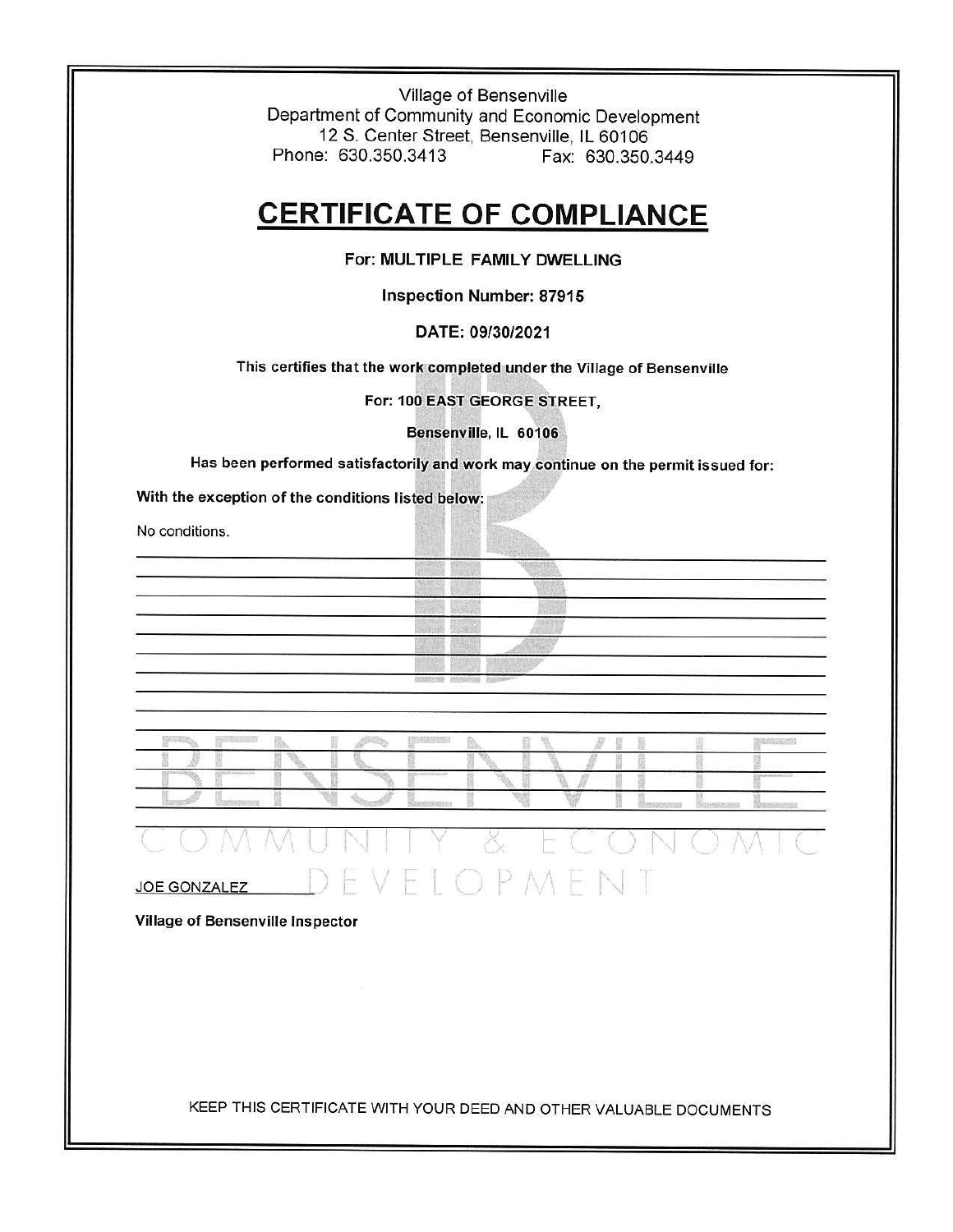Village of Bensenville Department of Community and Economic Development 12 S. Center Street, Bensenville, IL 60106 Phone: 630.350.3413 Fax: 630.350.3449

# **CERTIFICATE OF COMPLIANCE**

**For: MULTIPLE FAMILY DWELLING** 

**Inspection Number: 87916** 

## **DATE: 09/30/2021**

This certifies that the work completed under the Village of Bensenville

For: 110 **EASf** GEORGE STREET,

Bensenville, IL 60106

Has been performed satisfactorily and **work** may continue on the permit issued for:

With the exception of the conditions listed below:

No conditions.





### JOE GONZALEZ

Village of Bensenville Inspector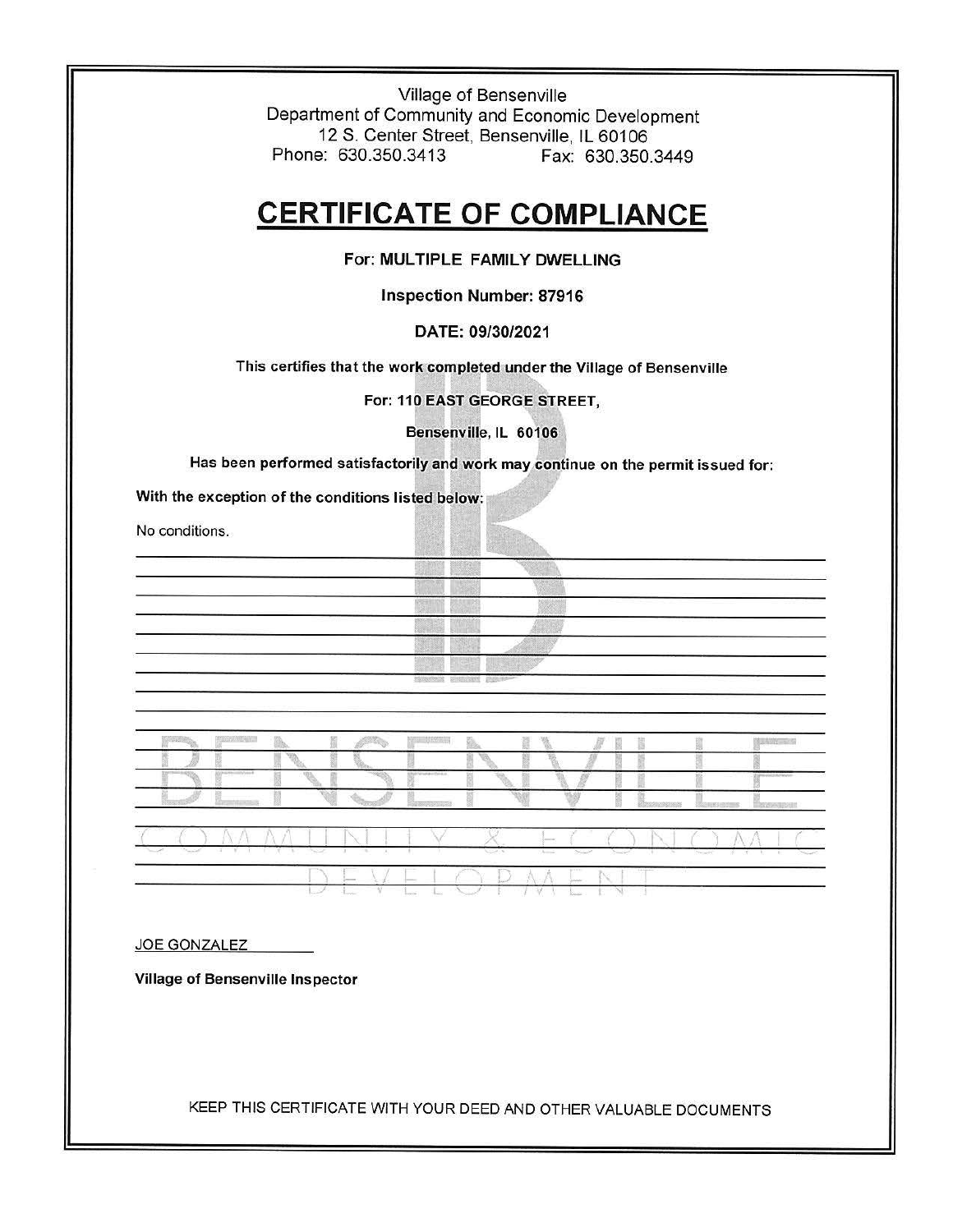Village of Bensenville Department of Community and Economic Development 12 S. Center Street, Bensenville, IL 60106 Phone: 630.350.3413 Fax: 630.350.3449

## **CERTIFICATE OF COMPLIANCE**

**For: MULTIPLE FAMILY DWELLING** 

Inspection **Number: 87917** 

### **DATE: 09/30/2021**

This certifies that the work completed under the Village of Bensenville

For: 120 EAST GEORGE StREET,

Bensenville, IL 60106

Has been performed satisfactorily and work may continue on the permit issued for:

With the exception of the conditions listed below:

No conditions.

|                           | 553425                        |                                                                             |  |
|---------------------------|-------------------------------|-----------------------------------------------------------------------------|--|
| and the state of the con- |                               |                                                                             |  |
|                           | 1952 B.C                      | <b><i>PERMIT</i></b>                                                        |  |
|                           | 220265730<br><b>10030-000</b> |                                                                             |  |
| making and all the first  |                               |                                                                             |  |
|                           |                               | <b><i>PERMIT</i></b>                                                        |  |
|                           |                               |                                                                             |  |
|                           | <b>SENISSI B</b>              | <b>NEDUCATOR</b><br>SHEER PPT<br>and the state of the state of the state of |  |
|                           |                               |                                                                             |  |



L L V E L K

 $\sim$  I

JOE GONZALEZ

**Village of Bensenville Inspector**